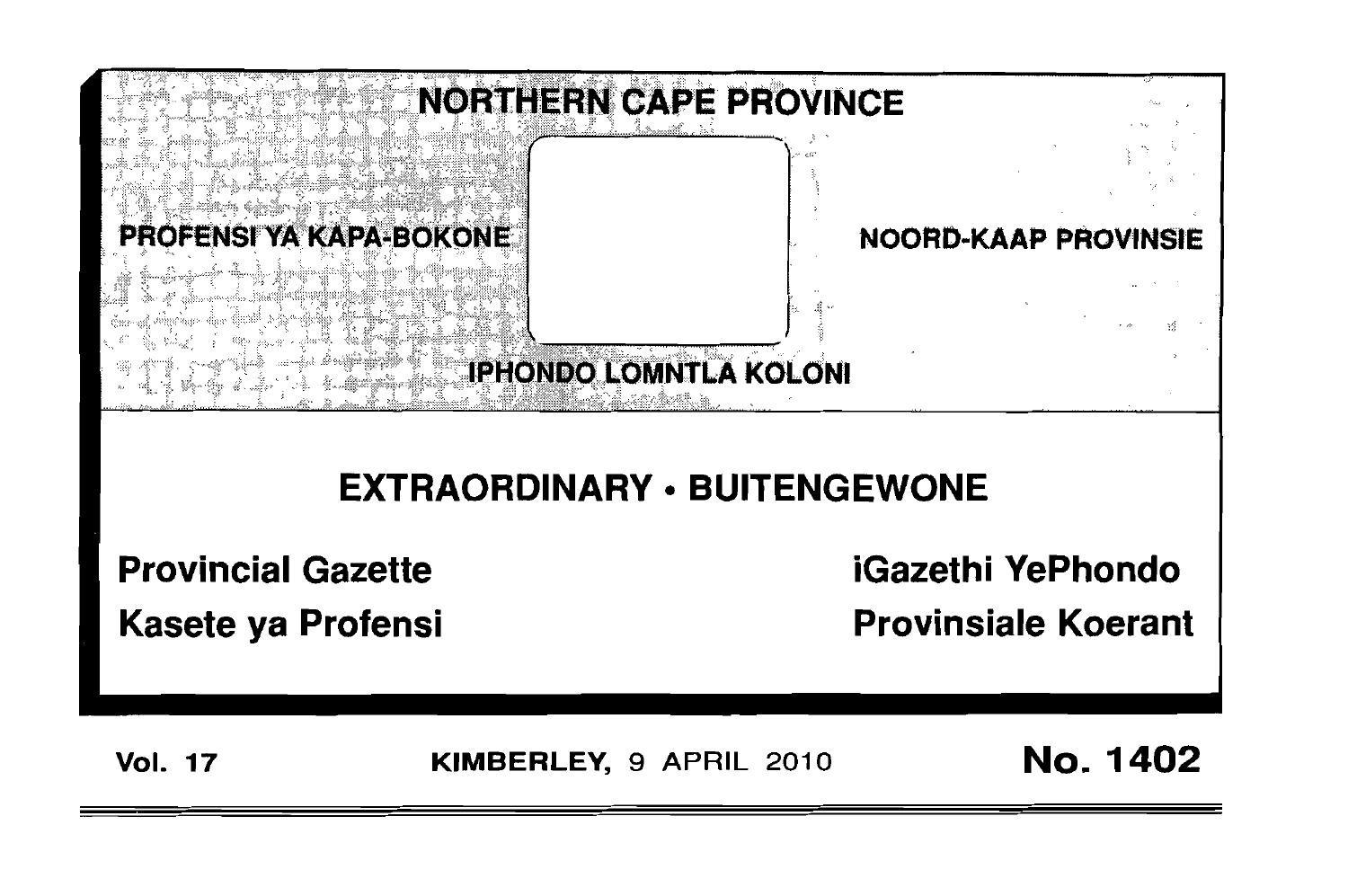#### IMPORTANT NOTICE

The Government Printing Works will not be held responsible for faxed documents not received due to errors on the fax machine or faxes received which are unclear or incomplete. Please be advised that an "OK" Slip, received from a fax machine, will not be accepted as proof that documents were received by the GPW for printing. If documents are faxed to the GPW it will be the sender's responsibility to phone and confirm that the documents were received in good order.

Furthermore the Government Printing Works will also not be held responsible for cancellations and amendments which have not been done on original documents received from clients.

# CONTENTS • INHOUD

| No. |                                                                                                                | Page<br>No. | Gazette<br>No. |
|-----|----------------------------------------------------------------------------------------------------------------|-------------|----------------|
|     | <b>GENERAL NOTICE · ALGEMENE KENNISGEWING</b>                                                                  |             |                |
| 30  | Local Government: Municipal Structures Act (117/1998): Municipal Demarcation Board: Delimitation of municipal  |             | 1402           |
| 30  | Wet op Plaaslike Regering: Munisipale Strukture (117/1998): Munisipale Afbakeningsraad: Afbakening van munisi- |             | 1402           |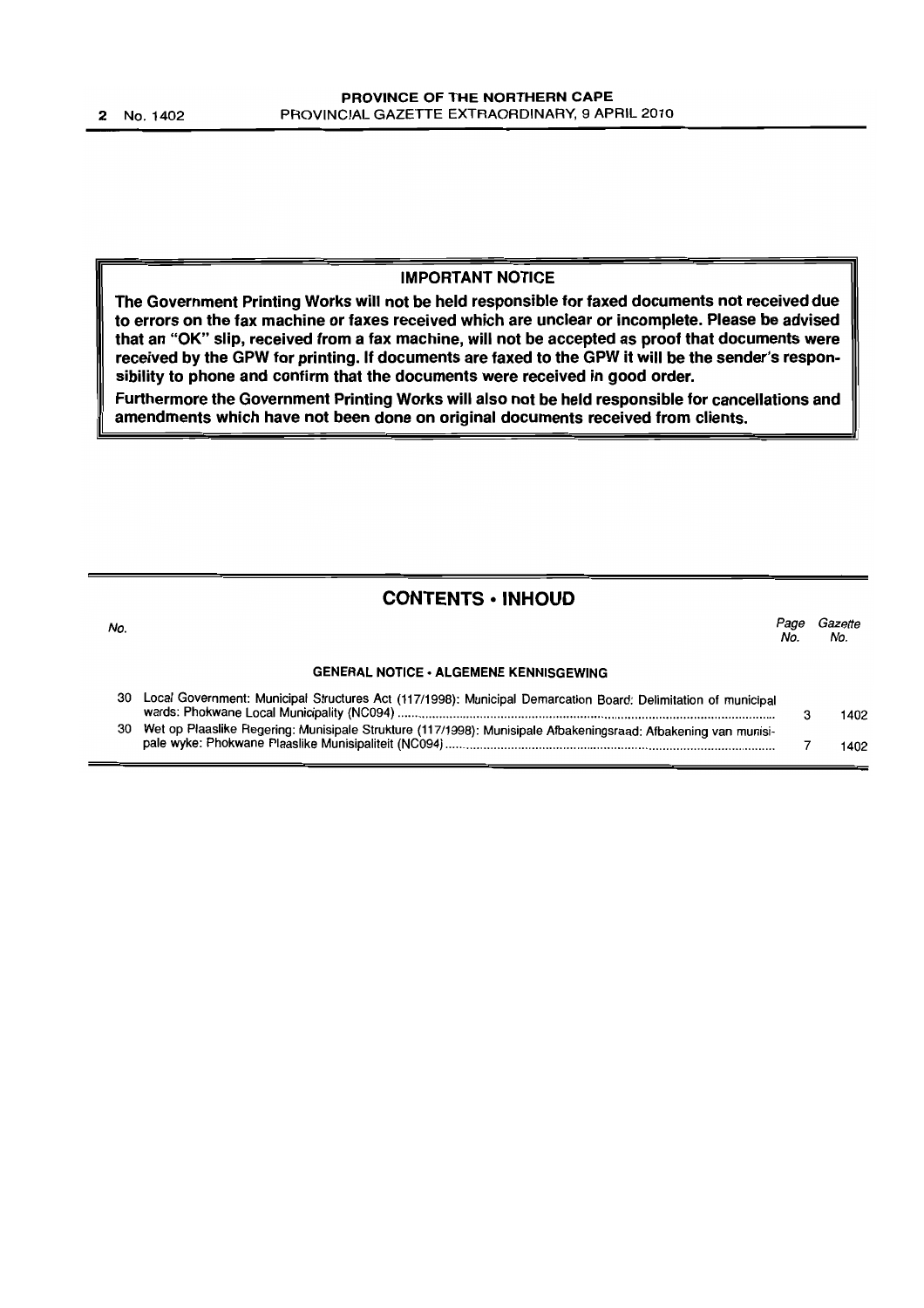# GENERAL NOTICE ALGEMENE KENNISGEWING

### NOTICE 30 OF 2010

### MUNICIPAL DEMARCATION BOARD DELIMITATION OF MUNICIPAL WARDS IN TERMS OF THE LOCAL GOVERNMENT: MUNICIPAL STRUCTURES ACT, 1998

### Municipality: Phokwane Local Municipality (NC094)

In terms of Item 5(1) of Schedule 1 to the Local Government: Municipal Structures Act, 1998 (Act No. 117 of 1998) ("the Act") the Municipal Demarcation Board hereby publishes its delimitation of wards for the above-mentioned municipality. Particulars of the delimitation are listed in the Schedule.

In terms of Item 5(2) of Schedule 1 to the Act, any person aggrieved by a delimitation may, within 14 days of publication of this notice, submit objections in writing to:

The Municipal Demarcation Board Private Bag X28 **Hatfield** 0028

Fax: 012-3422480 E-mail: robert@demarcation.org.za

The attached form MOBS must please be used to object. The form is also available on www.demarcation.org.za

LANDIWE MAHLANGU CHAIRPERSON: MOB

#### **SCHEDULE**

In terms of Section 18(3) of the Local Government: Municipal Structures Act, 1998 (Act 117 of 1998) the MEC responsible for local government has determined that the municipal council consists of 18 councillors.

After having consulted the Independent Electoral Commission, The Municipal Demarcation Board has delimited the municipality into 9 wards in terms of Schedule 1 to the Act.

The number of registered voters in each ward does not vary by more than fifteen percent from the norm. The norm was determined by dividing the total number of voters on the municipal segment of the national common voters roll, namely 29771 voters on 12 February 2009, by the number of wards in the municipality.

An overview map of the boundary of the municipality, with the boundaries of the wards within the municipal boundary, and a map of each ward are attached. In case of a discrepancy between a map and this schedule, the map will prevail.

The ward numbers, the voting districts and voting stations in each ward, and the number of voters are as follows: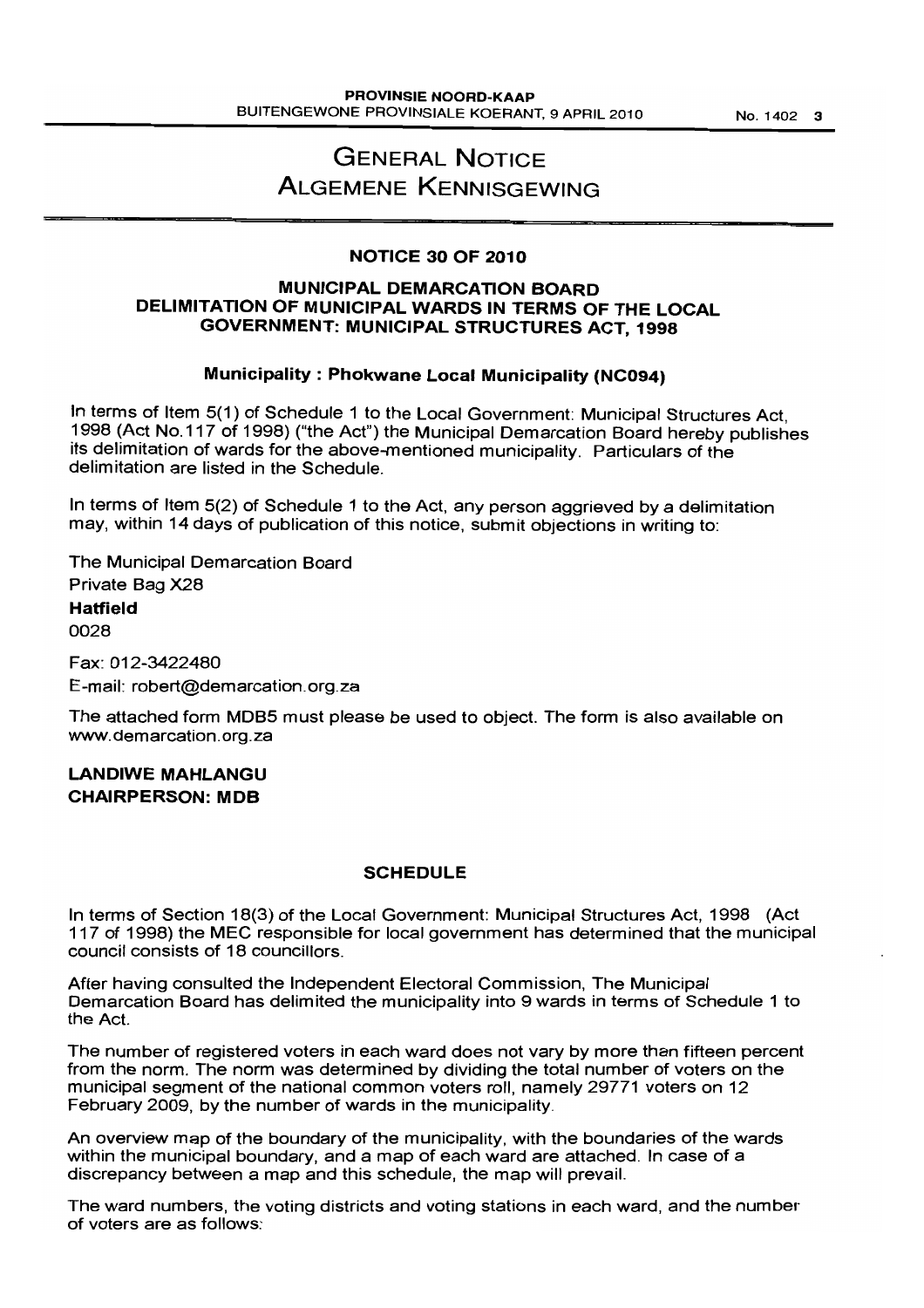# **WARD 1 comprises of a total of 3355 registered voters**

| <b>Voting District</b> | Voting Station | Number of Voters |
|------------------------|----------------|------------------|
| 86790011               | LUTHERN CHURCH | 2341             |
| 86790066               | <b>TENT</b>    | 1014             |

#### **WARD 2 comprises of a total of 3377 registered voters**

| <b>Voting District</b> | <b>Voting Station</b>          | <b>Number of Voters</b> |
|------------------------|--------------------------------|-------------------------|
| 86790022               | <b>PAMPIERSTAD HIGH SCHOOL</b> | 1813                    |
| 86790055               | <b>IMOOKI LOBELO PRIMARY</b>   | 1564                    |

### **WARD 3 comprises of a total of 3086 registered voters**

| <b>Voting District</b> | <b>Voting Station</b>              | <b>Number of Voters</b> |
|------------------------|------------------------------------|-------------------------|
| 65520075               | PLOT 4H9 (HARTSWATER)              | 482                     |
| 86790033               | <b>IBONTLENG PRIMARY SCHOOL</b>    | 2096                    |
| 86790077               | <b>IPAMPIERSTAD COMMUNITY HALL</b> | 508                     |

### **WARD 4 comprises of a total of 3300 registered voters**

| <b>Voting District</b> | <b>Voting Station</b>                      | Number of Voters |
|------------------------|--------------------------------------------|------------------|
| 65520086               | <b>MOTSWEDITHUTO PRIMARY</b>               | 835              |
| 65520097               | AGRICULTURAL SHOW HALL-MAGOGONG            | 657              |
| 65520143               | BANKSDRIFT PRIMARY SCHOOL                  | 198              |
| 86790044               | <b>IUNITED CONGREGATIONAL CHURCH OF SA</b> | 1610             |

# **WARD 5 comprises of a total of 2851 registered voters**

| Voting District | <b>Voting Station</b>                       | Number of Voters |
|-----------------|---------------------------------------------|------------------|
| 65420029        | <b>IBONITA PARK COMMUNITY HALL</b>          | 2316             |
| 65420030        | <b>TENT</b>                                 | 335              |
|                 | 65520064 (Portion) TADCASTER PRIMARY SCHOOL | 200              |

# **WARD 6 comprises of a total of 3572 registered voters**

| <b>Voting District</b> | <b>Voting Station</b>              | <b>Number of Voters</b> |
|------------------------|------------------------------------|-------------------------|
| 65420018               | HARTSWATER VEHICLE TESTING STATION | 1820                    |
| 65430019               | <b>JANDALUSIA PRIMARY SCHOOL</b>   | 1266                    |
| 65520042               | PLOT <sub>6B3</sub>                | 330                     |
| 65520132               | <b>IPLOT 2E6 -TADCASTER</b>        | 156                     |

### **WARD 7 comprises of a total of 3699 registered voters**

| Voting District | <b>Voting Station</b>          | Number of Voters |
|-----------------|--------------------------------|------------------|
| 65430042        | <b>JAN-KEMP PRIMARY SCHOOL</b> | 1585             |
| 65430053        | <b>IVALSPAN COMMUNITY HALL</b> | 2114             |

# **WARD 8 comprises of a total of 3287 registered voters**

| <b>Voting District</b> | <b>Voting Station</b>               | Number of Voters |
|------------------------|-------------------------------------|------------------|
| 65430020               | <b>TLHWAHALANG SECONDARY SCHOOL</b> | 1544             |
| 65520031               | <b>ICOMMUNITY HALL-GANSPAN</b>      | 1743             |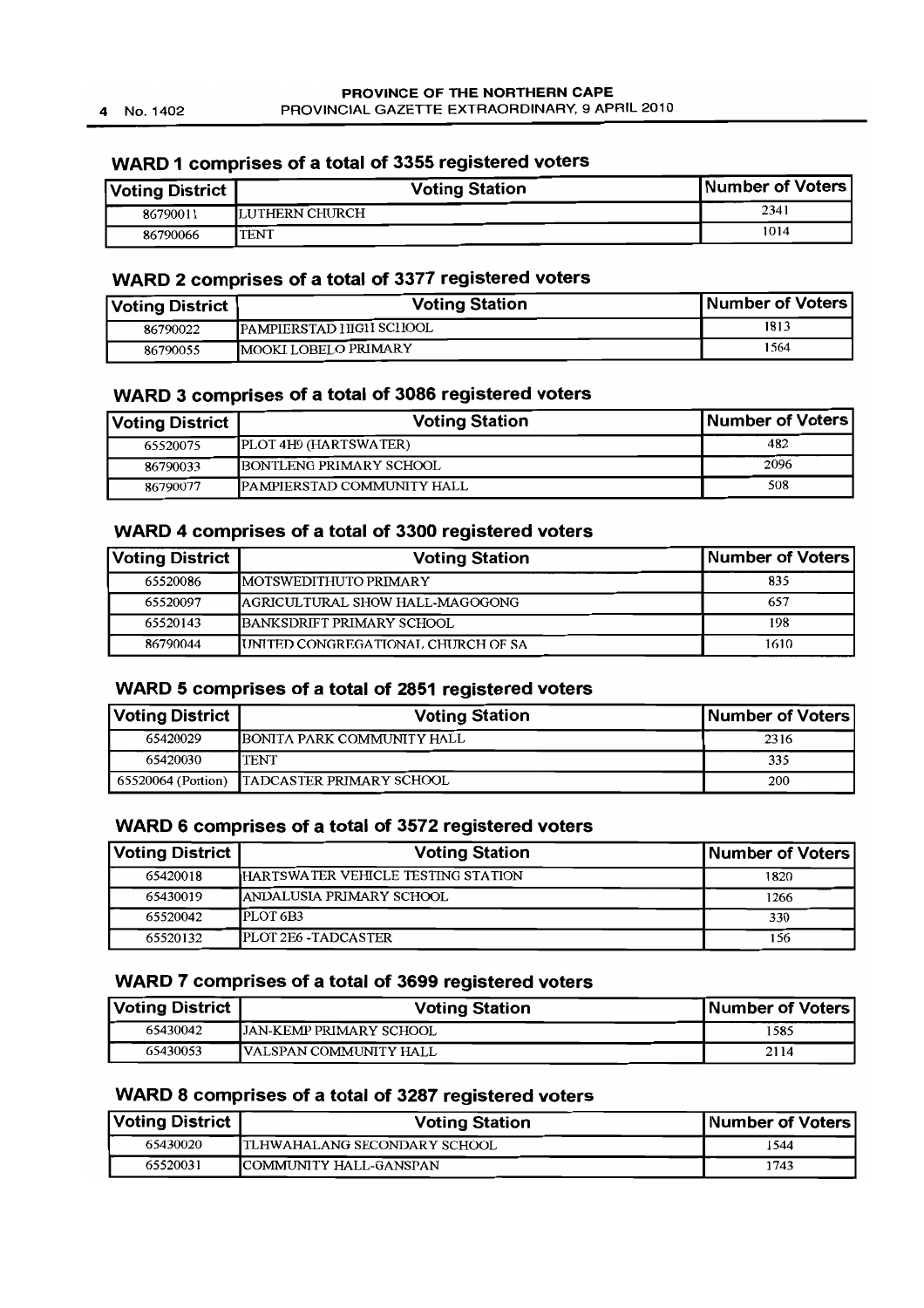### WARD 9 comprises of a total of 3244 registered voters

| Voting District | <b>Voting Station</b>                       | Number of Voters |
|-----------------|---------------------------------------------|------------------|
| 65430031        | VAALHARTS SECONDARY SCHOOL                  | 2297             |
| 65520053        | CHURCH HALL/TADCASTER                       | 339              |
|                 | 65520064 (Portion) TADCASTER PRIMARY SCHOOL | 608              |

Important: This Schedule contains the total number of registered voters on the municipality's segment of the national common voters' roll on 12 February 2009 as provided for in Government Notice No. 750 published in Government Gazette No. 32407 of 15 July 2009. The voting district numbers, the voting district boundaries, voting stations, and the number of voters may change after the registration of voters for the 2011 local elections.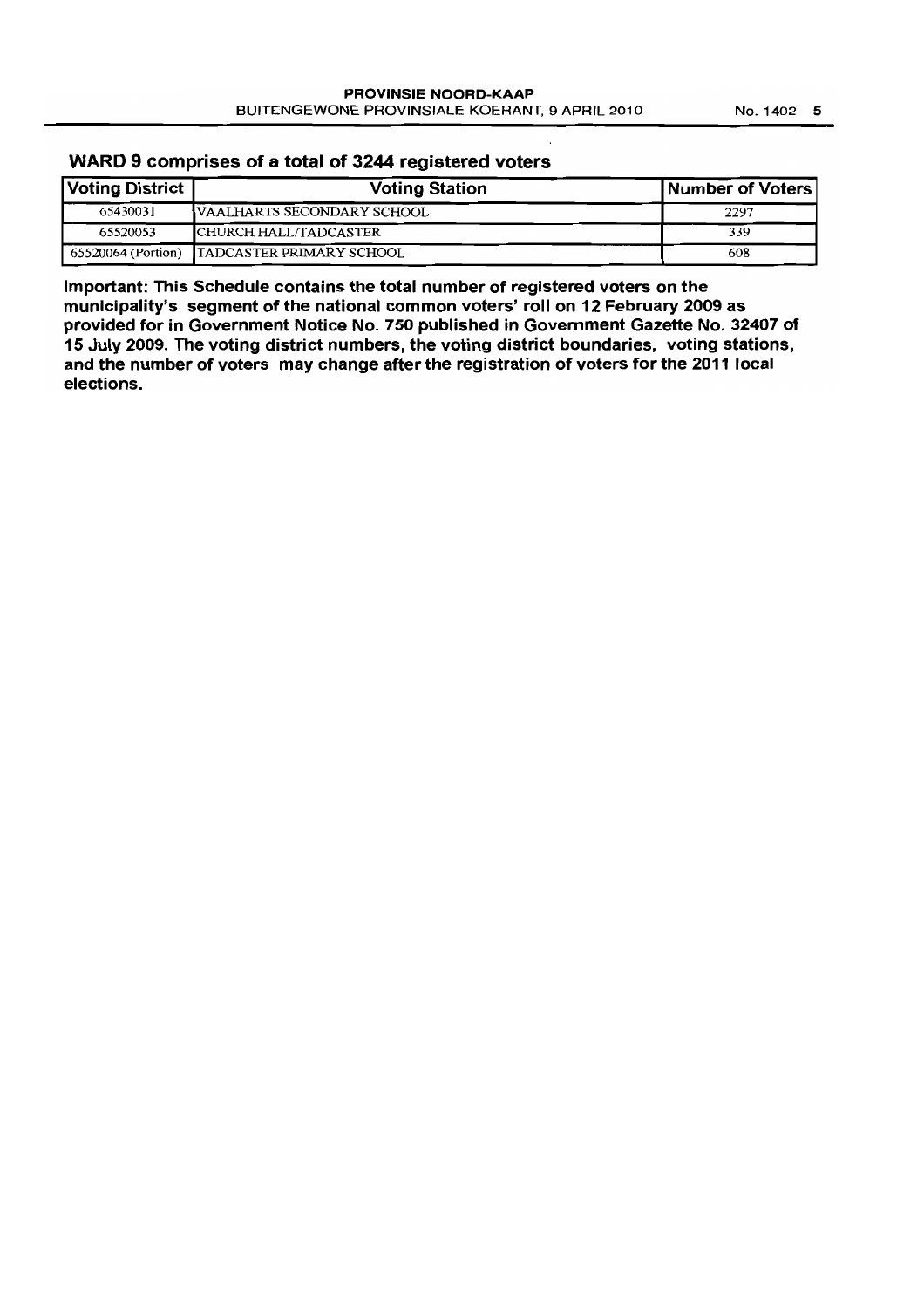#### FORM MDB5

#### WARD DELIMITATION

#### OBJECTION IN TERMS OF ITEM 5(2) OF SCHEDULE 1 TO THE LOCAL GOVERNMENT: MUNICIPAL STRUCTURES ACT, 1998

I hereby object to the delimitation of the boundaries of the following wards:

| <b>WARD NUMBER</b> | <b>REASON/MOTIVATION</b> |
|--------------------|--------------------------|
|                    |                          |
|                    |                          |
|                    |                          |

I request the Municipal Demarcation Board to consider the following alternative proposals:

| Ward number | The ward should comprise of the<br>following voting districts (Provide voting<br>district number and the number of<br>voters in brackets e.g.<br>VD1123456(1500)+VD345678(2500)=4000) | Motivation |
|-------------|---------------------------------------------------------------------------------------------------------------------------------------------------------------------------------------|------------|
|             |                                                                                                                                                                                       |            |
|             |                                                                                                                                                                                       |            |
|             |                                                                                                                                                                                       |            |
|             |                                                                                                                                                                                       |            |

#### I confinn that:

- each cluster of voting districts form a contiguous ward;
- the number of voters in each ward fall within the minimum and maximum of voters allowed per ward;
- the proposed ward boundaries comply, in general, with the criteria.

### **SIGNATURE**

NAME AND SURNAME

**DATE**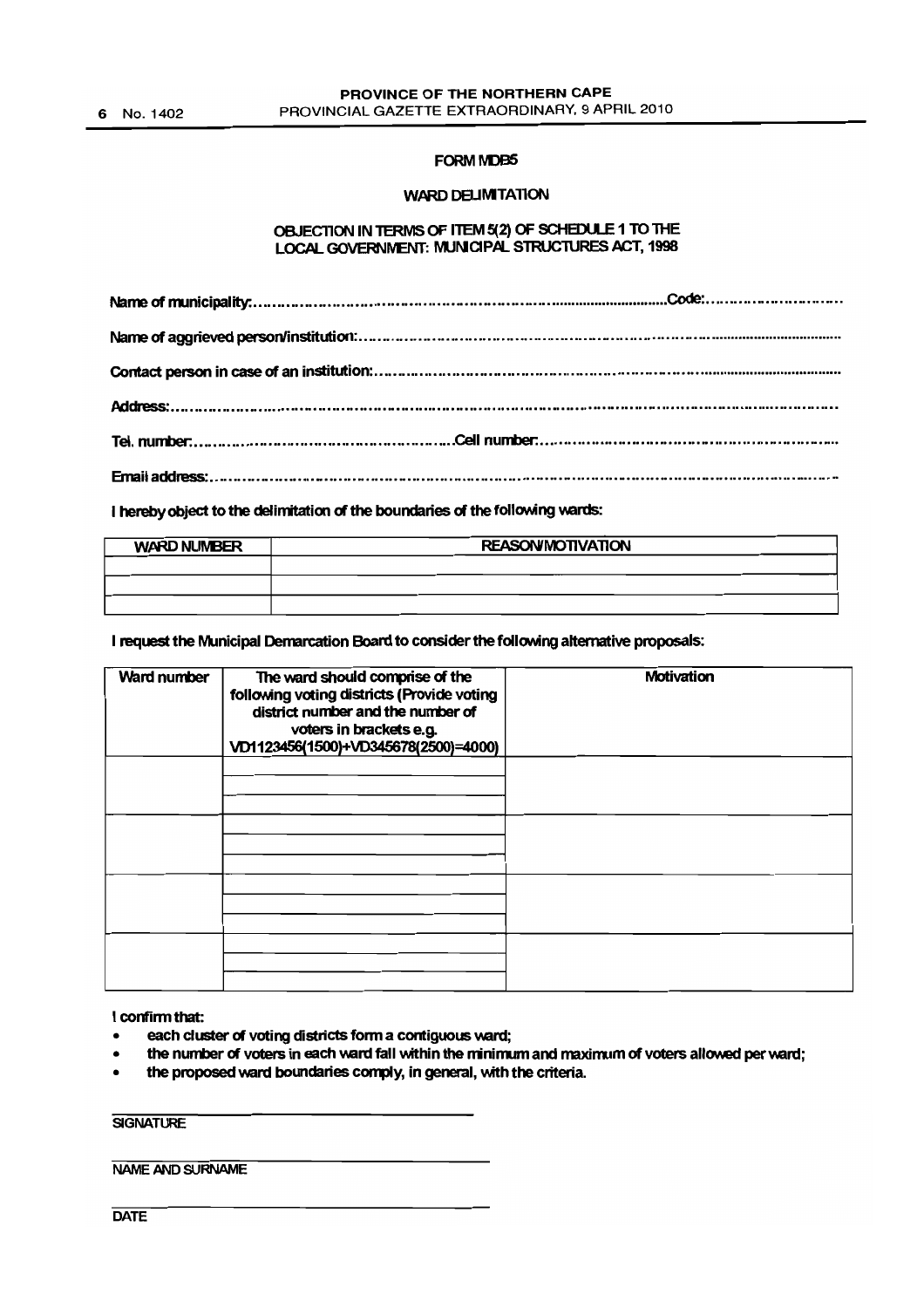### KENNISGEWING 30 VAN 2010

# MUNISIPALE AFBAKENINGSRAAD AFBAKENING VAN MUNISIPALE WYKE INGEVOLGE DIE WET OP PLAASLIKE REGERING: MUNISIPALE STRUKTURE, 1998

# Munisipaliteit : Phokwane Plaaslike Munisipaliteit (NC094)

Ingevolge Item 5(1) van 8ylae 1 van die Wet op Plaaslike Regering: Munisipale Strukture, 1998 (Wet No. 117 van 1998) ("die Wet") publiseer die Munisipale Afbakeningsraad hiermee sy afbakening van wyke vir die bogenaamde munisipaliteit. Besonderhede van die afbakening is vervat in die Bylae.

Ingevolge Item 5(2) van Bylae 1 van die Wet, kan enige persoon wat gegrief is deur 'n afbakening binne 14 dae na publikasie van hierdie kennisgewing skriftelike besware voorlê aan:

Die Munisipale Afbakeningsraad Privaatsak X28 Hatfield

0028

Faks: 012-3422480

E-pos: robert@demarcation.org.za

Die aangehegte vorm MDB5 moet asseblief gebruik word om beswaar aan te teken. Die vorm is ook beskikbaar op www.demarcation.org.za

# LANDIWE MAHLANGU VOORSITTER: MUNISIPALE AFBAKENINGSRAAD

#### BYLAE

Ingevolge Artikel 18(3) van die Wet op Plaaslike Regering: Munisipale Strukture, 1998 (Wet 117 van 1998) het die LUR vir plaaslike regering bepaal dat die munisipale raad bestaan uit 18 raadslede.

Na oorlegpleging met die Onafhanklike Verkiesingskommissie het die Munisipale Afbakeningsraad die munisipaliteit in 9 wyke afgebaken ingevolge Bylae 1 van die Wet.

Die getal geregistreerde kiesers in elke wyk, wyk nie meer as vyftien persent van die norm af nie. Die norm is bepaal deur die getal geregistreerde kiesers op die munisipale segment van die nasionale gemeenskaplike kieserslys, naamlik 29771 kiesers op 12 Februarie 2009, deur die getal wyke in die munisipaliteit te deal.

'n Oorsigkaart van die munisipale grens met die grense van die wyke binne die munisipale grens, en 'n kaart van elke wyk, is aangeheg. Ingeval van 'n verskil tussen 'n kaart en hierdie bylae, sal die kaart geld.

Die wyknommers, die stemdistrikte en stemlokale in elke wyk, en die getal kiesers is as volg: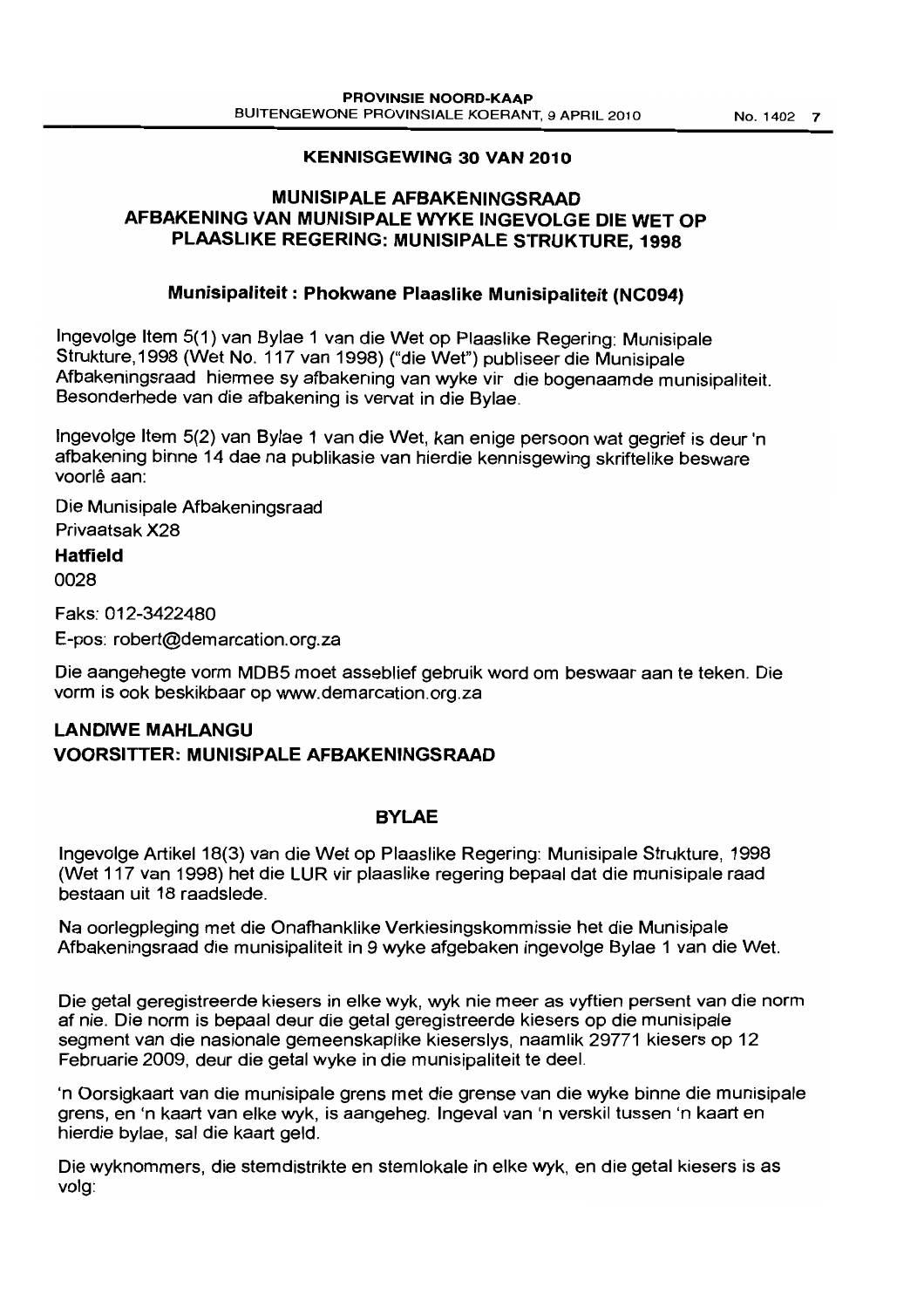### **WYK 1 het 3355 kiesers**

| <b>Stemdistrik</b> | <b>Stemlokaal</b> | <b>Getal kiesers</b> |
|--------------------|-------------------|----------------------|
| 86790011           | 'LUTHERN CHURCH   | 2341                 |
| 86790066           | <b>TENT</b>       | 1014                 |

# **WYK 2 het 3377 kiesers**

| <b>Stemdistrik</b> | <b>Stemlokaal</b>               | <b>Getal kiesers</b> |
|--------------------|---------------------------------|----------------------|
| 86790022           | <b>IPAMPIERSTAD HIGH SCHOOL</b> | 1813                 |
| 86790055           | <b>IMOOKI LOBELO PRIMARY</b>    | 1564                 |

### **WYK 3 het 3086 kiesers**

| <b>Stemdistrik</b> | <b>Stemlokaal</b>                  | <b>Getal kiesers</b> |
|--------------------|------------------------------------|----------------------|
| 65520075           | <b>PLOT 4H9 (HARTSWATER)</b>       | 482                  |
| 86790033           | <b>IBONTLENG PRIMARY SCHOOL</b>    | 2096                 |
| 86790077           | <b>IPAMPIERSTAD COMMUNITY HALL</b> | 508                  |

### **WYK 4 het 3300 kiesers**

| <b>Stemdistrik</b> | <b>Stemlokaal</b>                  | <b>Getal kiesers</b> |
|--------------------|------------------------------------|----------------------|
| 65520086           | <b>IMOTSWEDITHUTO PRIMARY</b>      | 835                  |
| 65520097           | AGRICULTURAL SHOW HALL-MAGOGONG    | 657                  |
| 65520143           | <b>BANKSDRIFT PRIMARY SCHOOL</b>   | 198                  |
| 86790044           | UNITED CONGREGATIONAL CHURCH OF SA | 1610                 |

# **WYK 5 het 2851 kiesers**

| <b>Stemdistrik</b> | <b>Stemlokaal</b>                             | <b>Getal kiesers</b> |
|--------------------|-----------------------------------------------|----------------------|
| 65420029           | BONITA PARK COMMUNITY HALL                    | 2316                 |
| 65420030           | <b>TENT</b>                                   | 335                  |
|                    | [65520064 (Gedeelte) TADCASTER PRIMARY SCHOOL | 200                  |

### **WYK 6 het 3572 kiesers**

| <b>Stemdistrik</b> | <b>Stemlokaal</b>                         | <b>Getal kiesers</b> |
|--------------------|-------------------------------------------|----------------------|
| 65420018           | <b>HARTSWATER VEHICLE TESTING STATION</b> | 1820                 |
| 65430019           | <b>JANDALUSIA PRIMARY SCHOOL</b>          | 1266                 |
| 65520042           | PLOT <sub>6</sub> B <sub>3</sub>          | 330                  |
| 65520132           | <b>PLOT 2E6 -TADCASTER</b>                | 156                  |

# **WYK 7 het 3699 kiesers**

| <b>Stemdistrik</b> | <b>Stemlokaal</b>               | <b>Getal kiesers</b> |
|--------------------|---------------------------------|----------------------|
| 65430042           | <b>JJAN-KEMP PRIMARY SCHOOL</b> | 1585                 |
| 65430053           | <b>VALSPAN COMMUNITY HALL</b>   | 2114                 |

# **WYK 8 het 3287 kiesers**

| <b>Stemdistrik</b> | Stemlokaal                    | <b>Getal kiesers</b> |
|--------------------|-------------------------------|----------------------|
| 65430020           | ITLHWAHALANG SECONDARY SCHOOL | 1544                 |
| 65520031           | COMMUNITY HALL-GANSPAN        | 1743                 |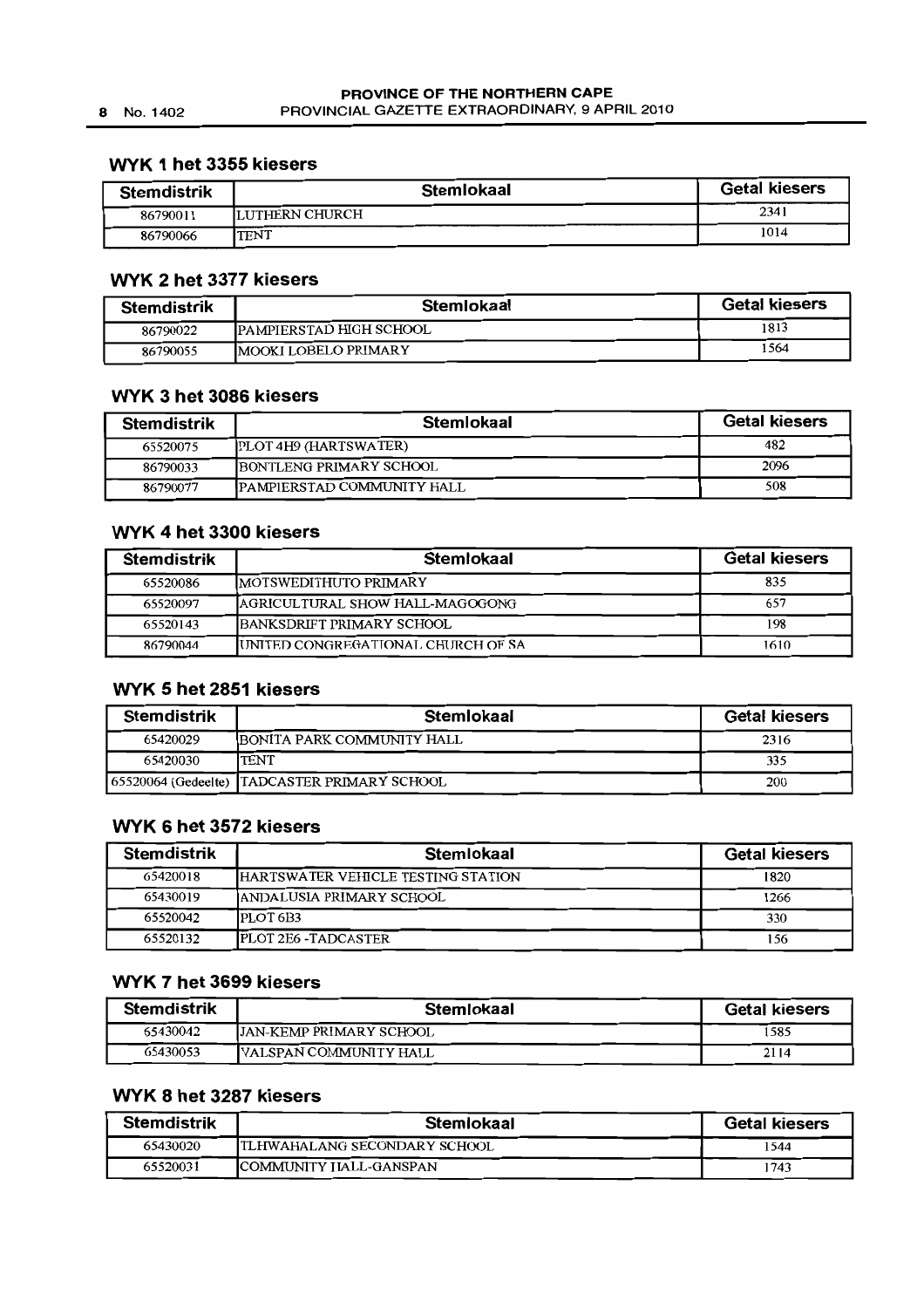#### WYK 9 het 3244 kiesers

| <b>Stemdistrik</b> | <b>Stemlokaal</b>                            | <b>Getal kiesers</b> |
|--------------------|----------------------------------------------|----------------------|
| 65430031           | <b>IVAALHARTS SECONDARY SCHOOL</b>           | 2297                 |
| 65520053           | <b>CHURCH HALL/TADCASTER</b>                 | 339                  |
|                    | 65520064 (Gedeelte) TADCASTER PRIMARY SCHOOL | 608                  |

Belangrik: Hierdie Bylae bevat die totale getal geregistreerde kiesers op die munisipaliteit se segment van die nasionale gemeenskaplike kieserslys op 12 Februarie 2009, waarvoor voorsiening gemaak is in Goewermentskennisgewing No. 750 gepubliseer in Staatskoerant No. 32407 van 15 Julie 2009. Die stemdistriknommers, die grense van die stemdistrikte, die stemtokate, en die getat kiesers mag verander na die registrasie van kiesers vir die 2011 plaaslike verkiesings.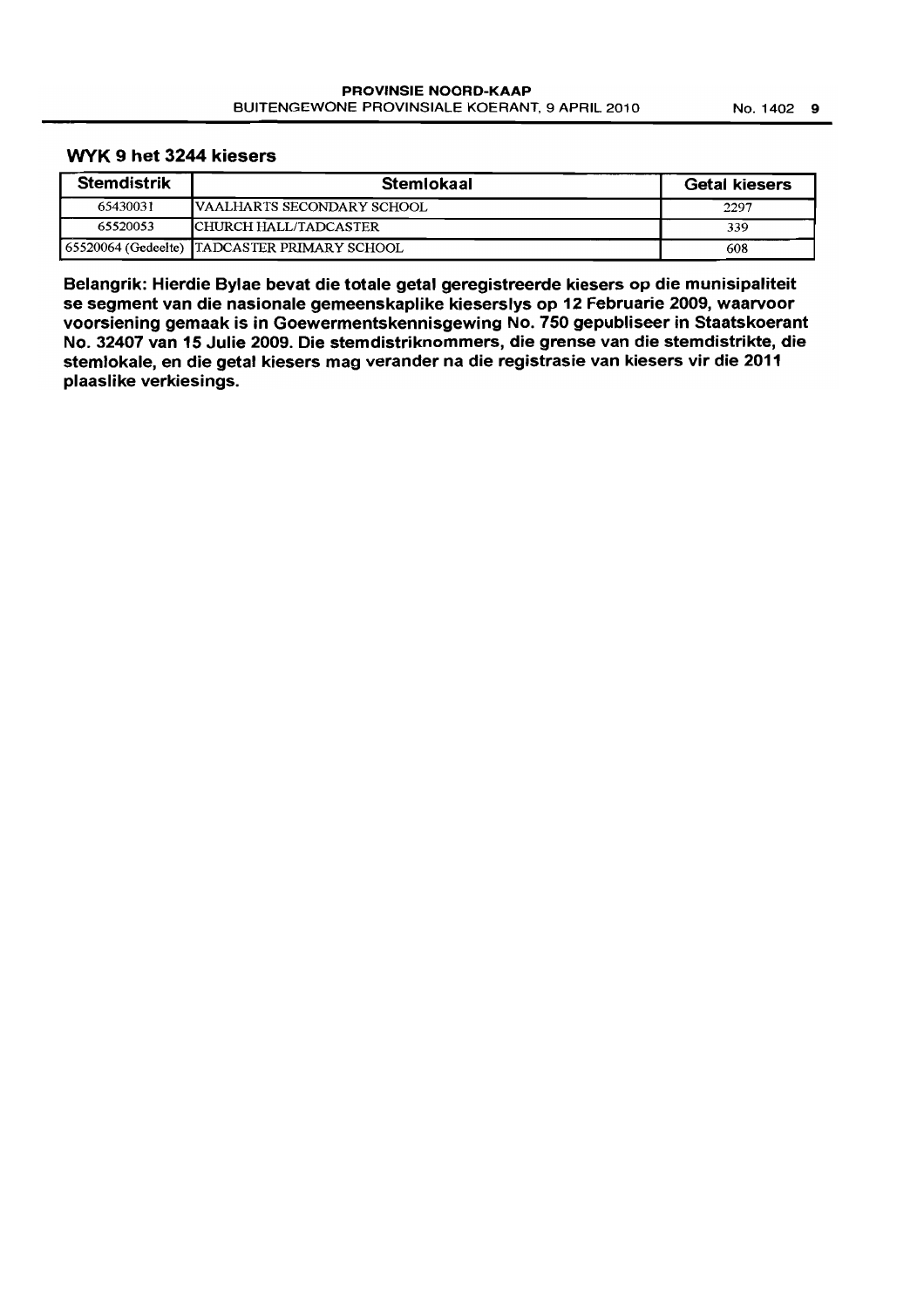#### **VORM NDB5**

#### **WYKSAFBAKENING**

#### BESWAAR INGEVOLGE ITEM 5(2) VAN BYLAE 1 VAN DIE WET OP PLAASLIKE REGERING: MUNISIPALE STRUKTURE, 1998

Hiermee teken ek beswaar aan teen die afbakening van die grense van die volgende wyke:

| <b>WYK NOMMER</b> | <b>REDE/MOTIVERING</b> |
|-------------------|------------------------|
|                   |                        |
|                   |                        |
|                   |                        |

### Ek versoek die Munisipale Afbakeningsraad om die volgende alternatiewe voorstelle te oorweeg:

| Wyk nommer | Die wyk moet bestaan uit die volgende<br>stemdistrikte: (Voorsien die<br>stemdistriknommer en die getal<br>geregistreerde kiesers as volg<br>VD1123456(1500)+VD345678(2500)=4000) | Motivering |
|------------|-----------------------------------------------------------------------------------------------------------------------------------------------------------------------------------|------------|
|            |                                                                                                                                                                                   |            |
|            |                                                                                                                                                                                   |            |
|            |                                                                                                                                                                                   |            |
|            |                                                                                                                                                                                   |            |

#### Ek bevestig dat:

- die saamgevoegde stemdistrikte vonn 'n aaneenlopende wyk;
- die getal kiesers in elke wyk is binne die minimum en maksimum getal wat per wyk toegelaat word;
- die voorgestelde wyke voldoen in die algemeen aan die kriteria.

**HANDTEKENING** 

#### NAAM EN VAN

**DATUM**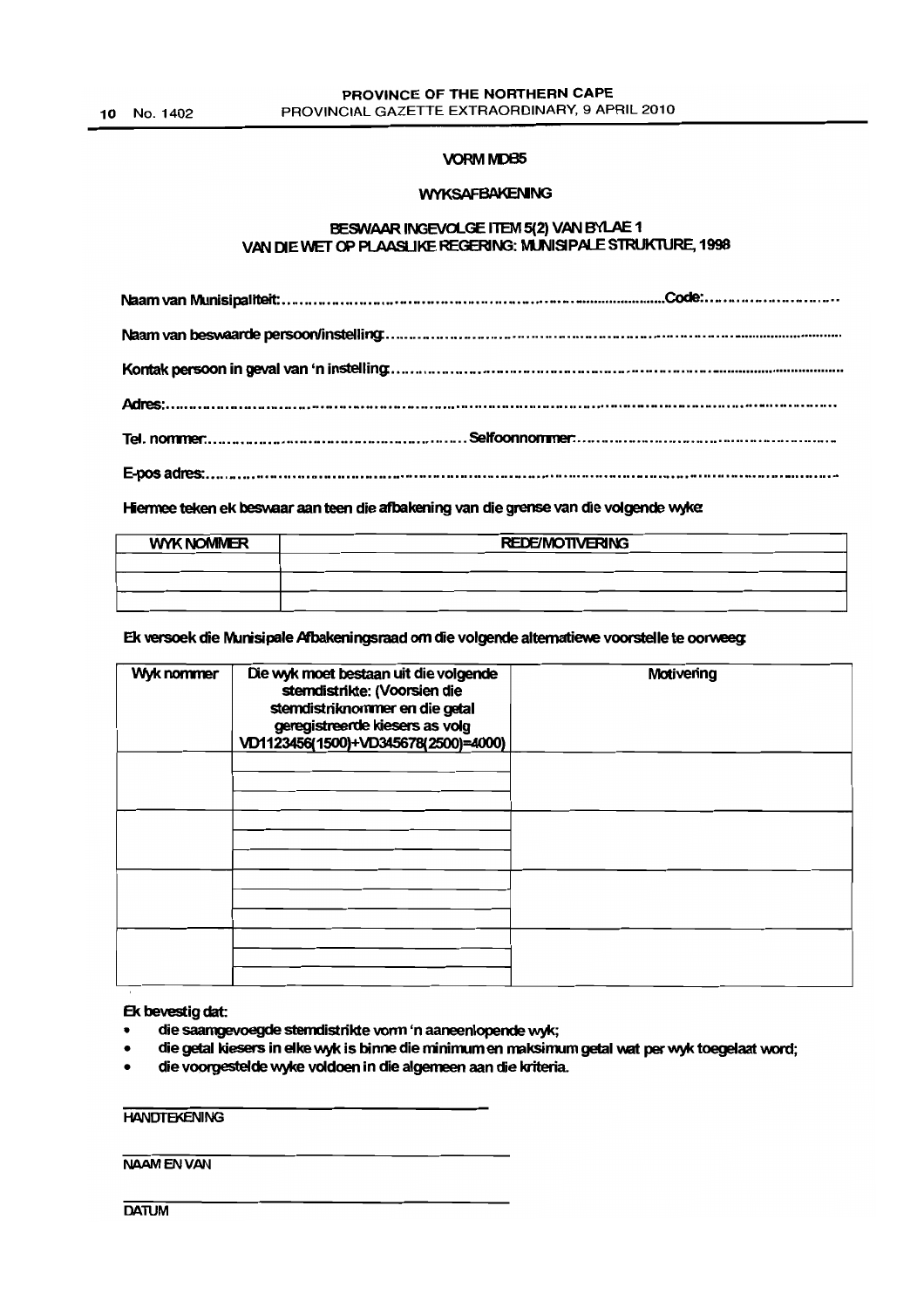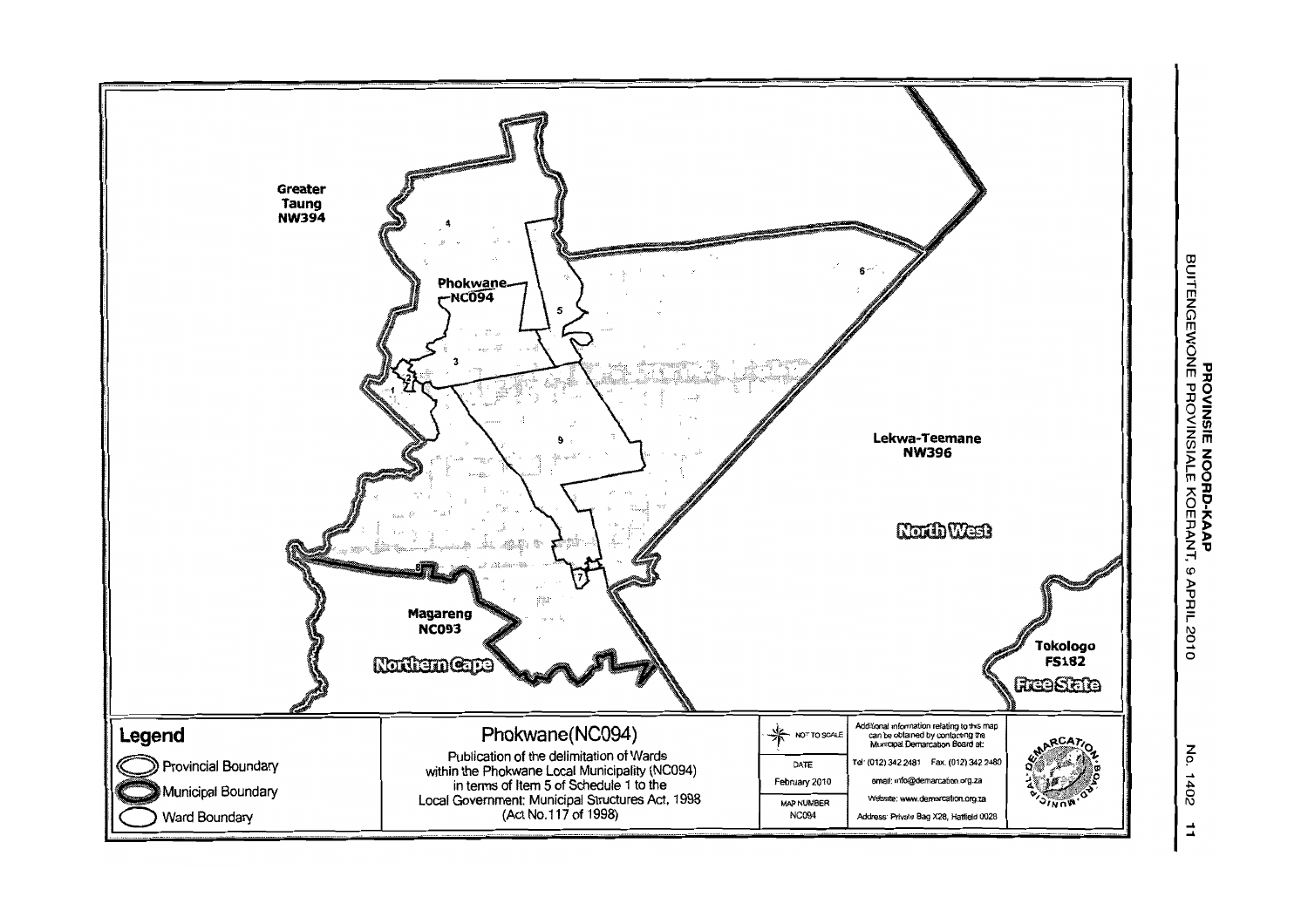

 $\mathbf{r}$ 

**PROVINCE OF<br>PROVINCIAL GAZETTE** THE NORTHERN CAPE<br>EXTRAORDINARY, 9 APRIL 2010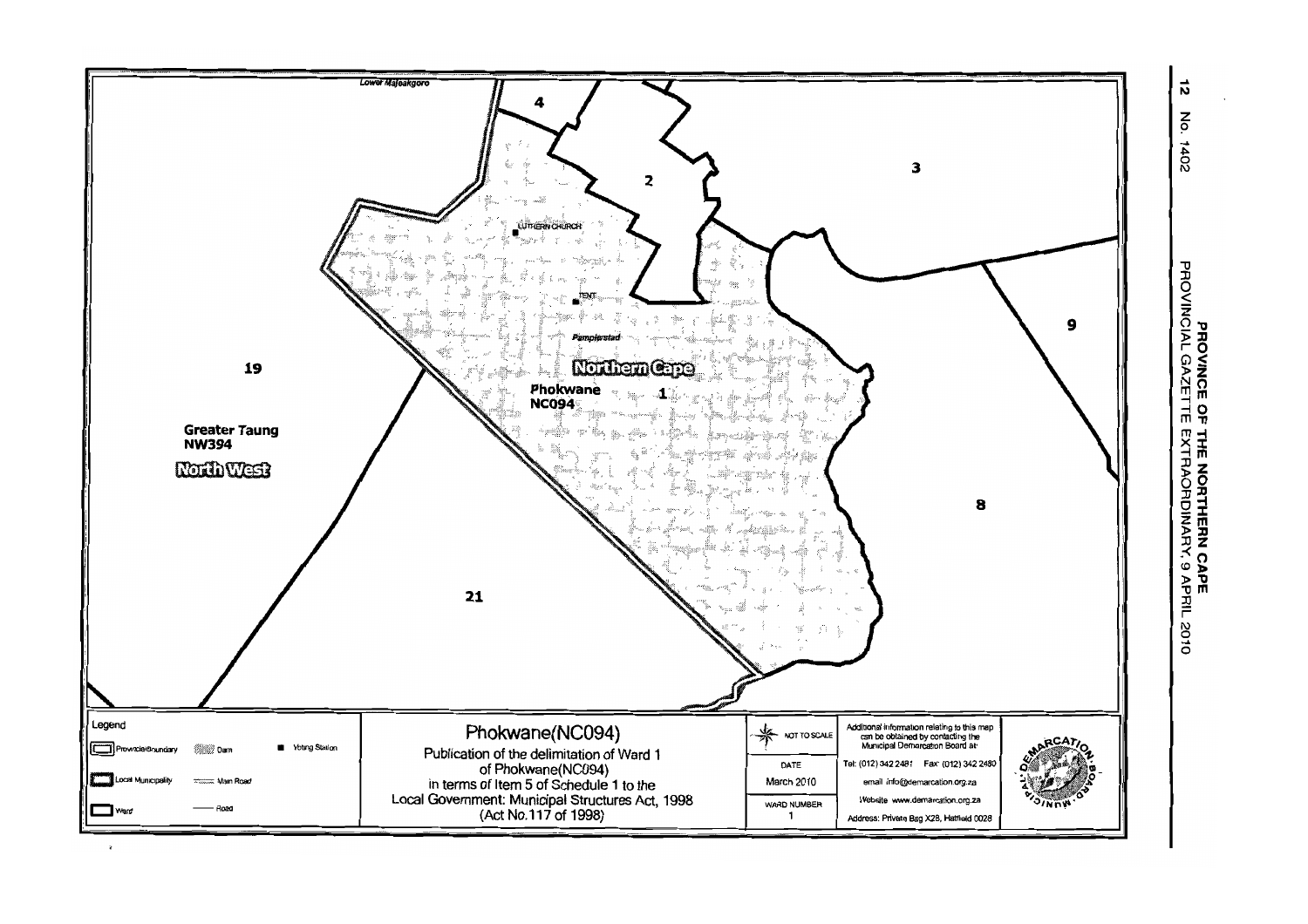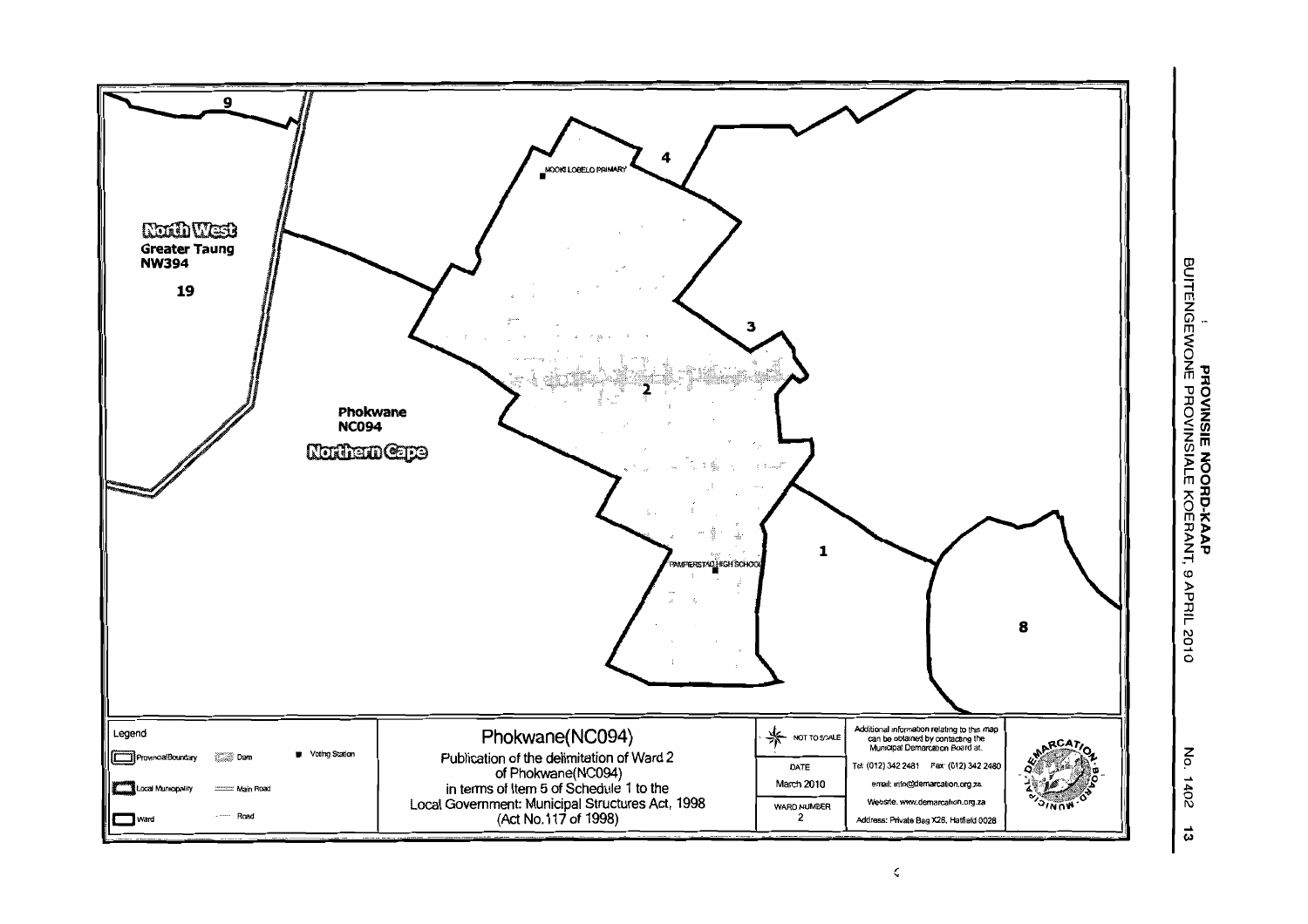

PROVINCE OF THE NORTHERN CAPE<br>PROVINCIAL GAZETTE EXTRAORDINARY, 9 APRIL 2010

 $\sharp$ 

 $\frac{5}{5}$ 

1402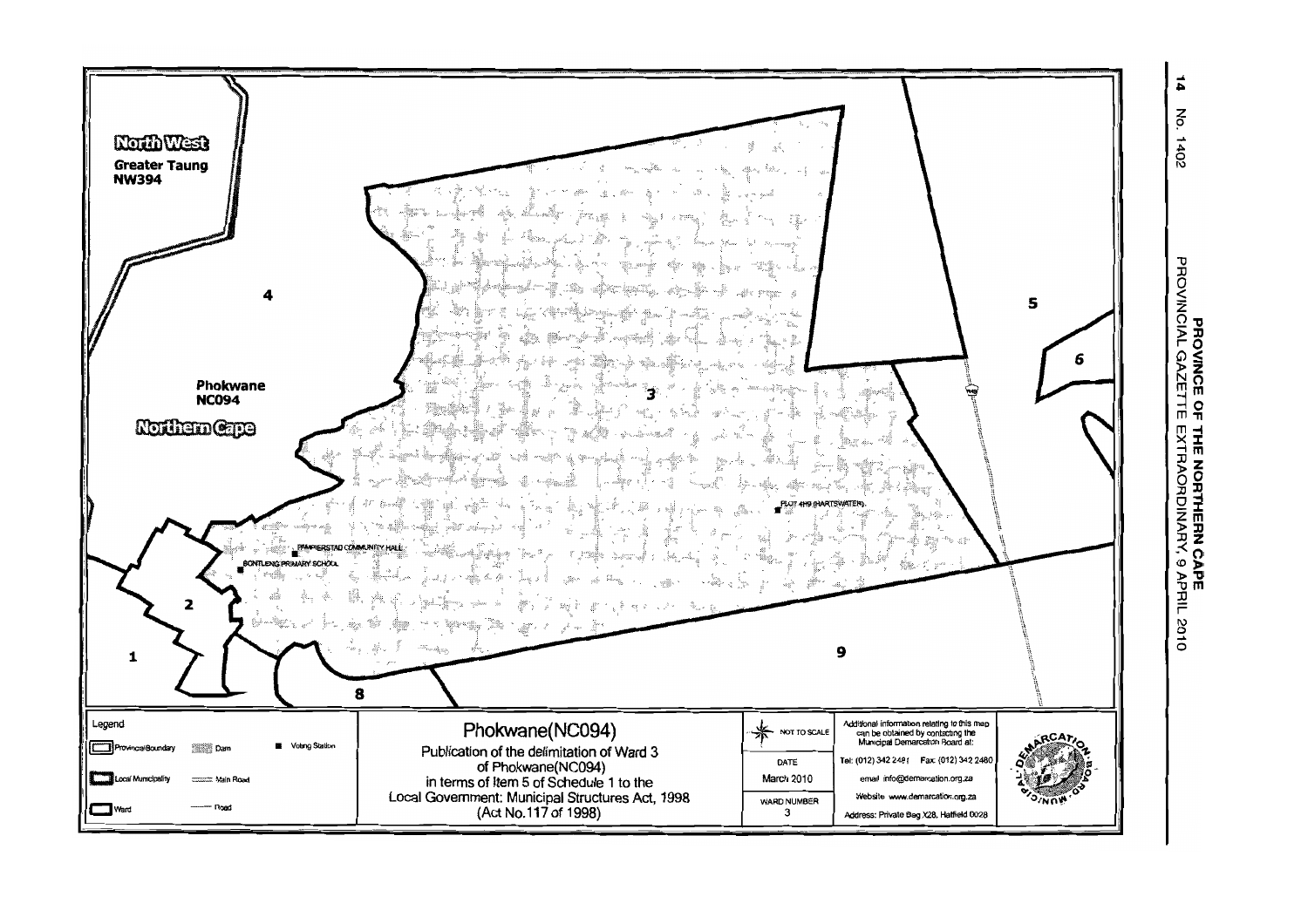

**PROVINSIE NOORD-KAAP<br>BUITENGEWONE PROVINSIALE KOERANT, 9 APRIL 2010** 

No. 1402 ູ່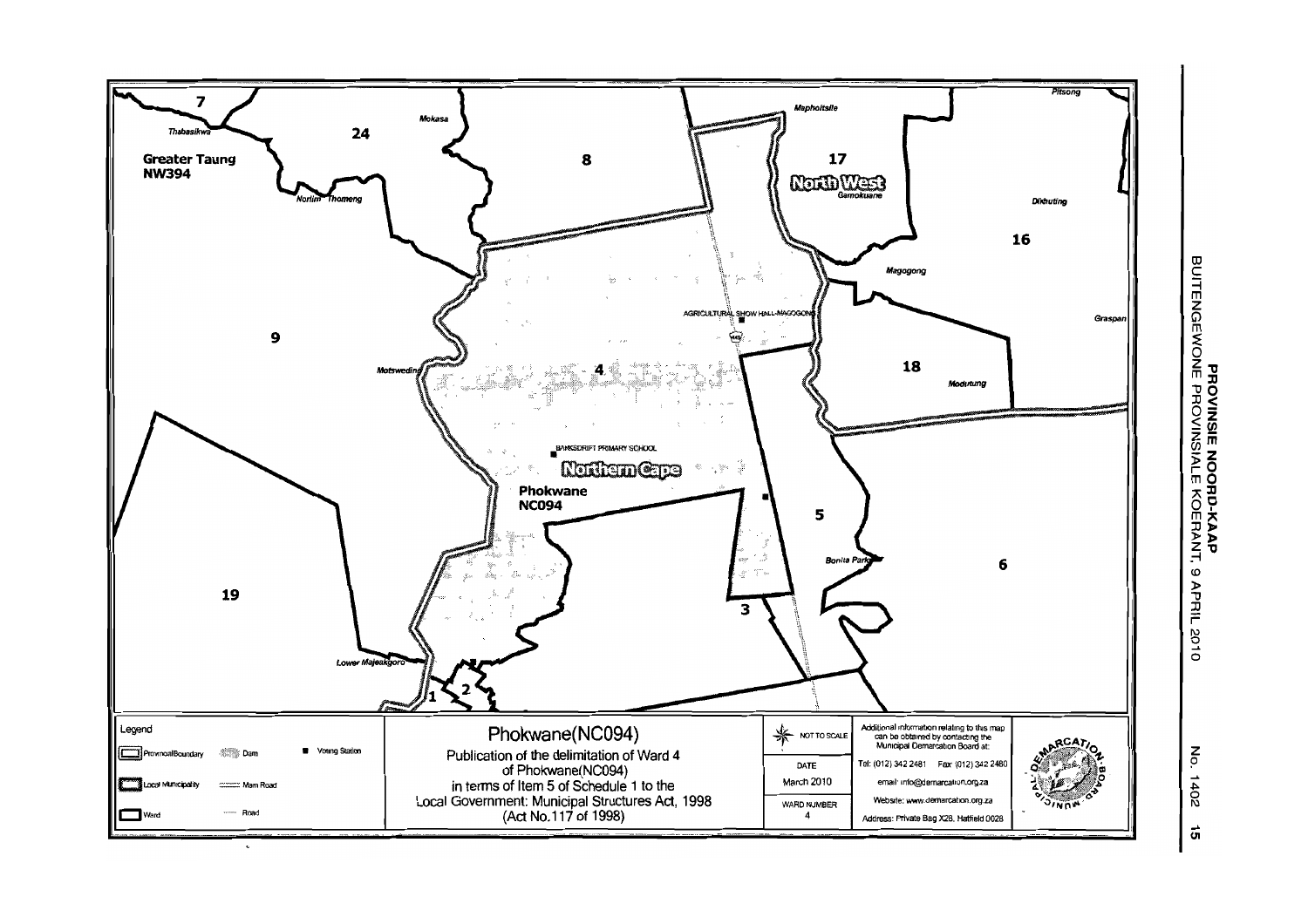

PROVINCE OF THE NORTHERN CAPE<br>PROVINCIAL GAZETTE EXTRAORDINARY, 9 APRIL 2010

 $\vec{e}$ No. 1402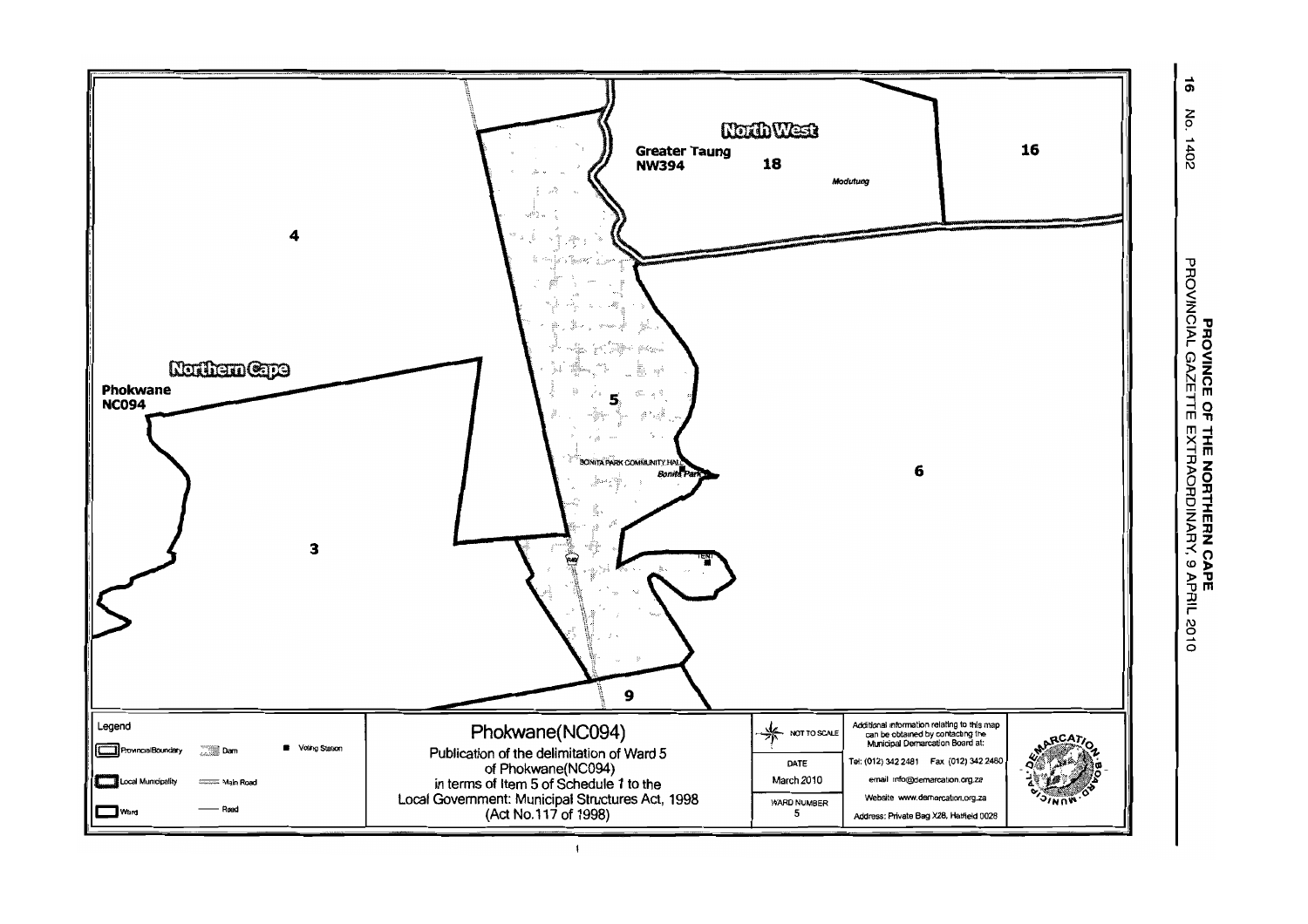

**PROVINSIE NOORD-KAAP<br>BUITENGEWONE PROVINSIALE KOERANT, 9 APRIL 2010** 

No. 1402  $\overline{u}$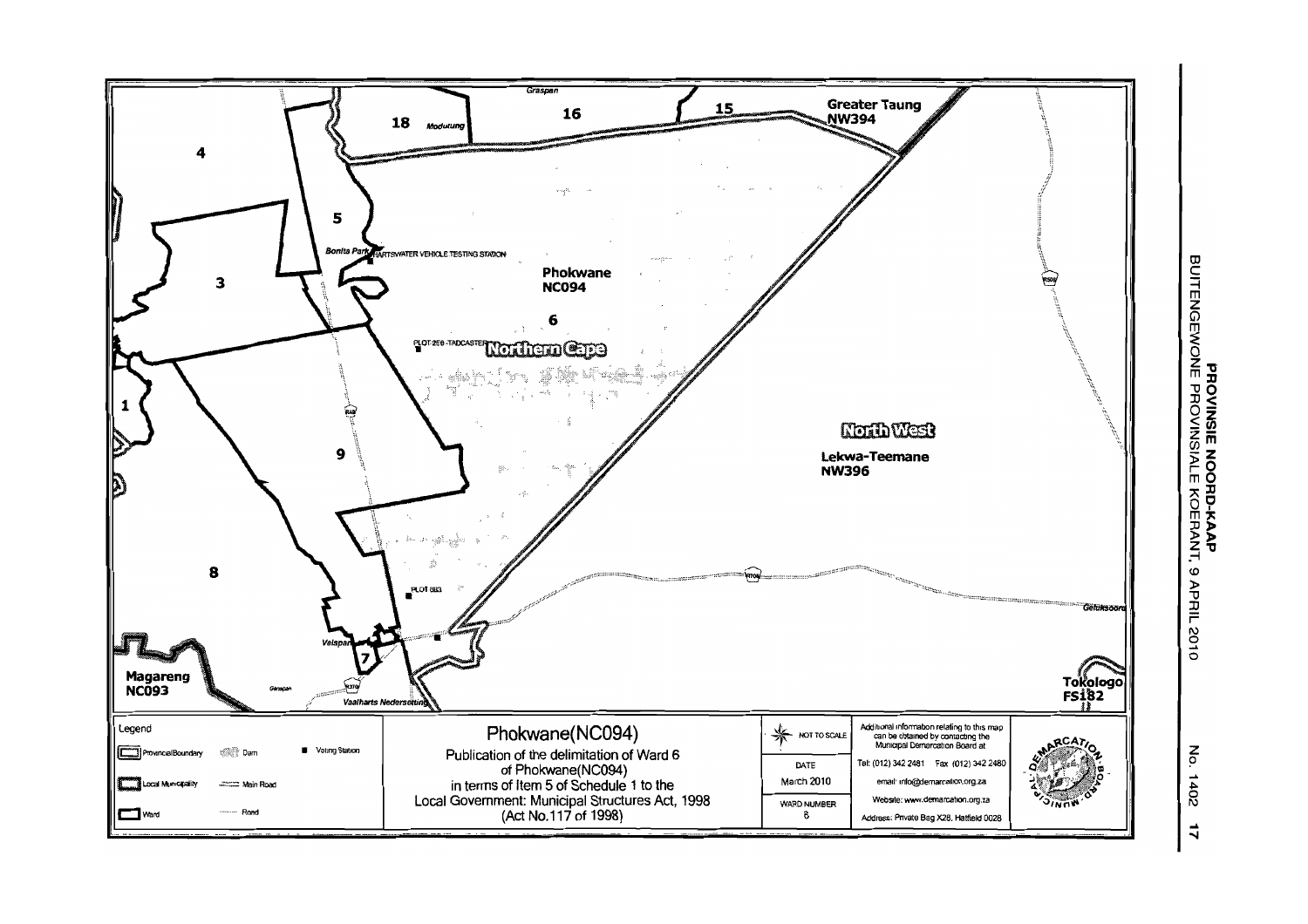

**PROVINCE OF<br>PROVINCIAL GAZETTE** THE NORTHERN CAPE<br>EXTRAORDINARY, 9 APRIL 2010

 $\vec{a}$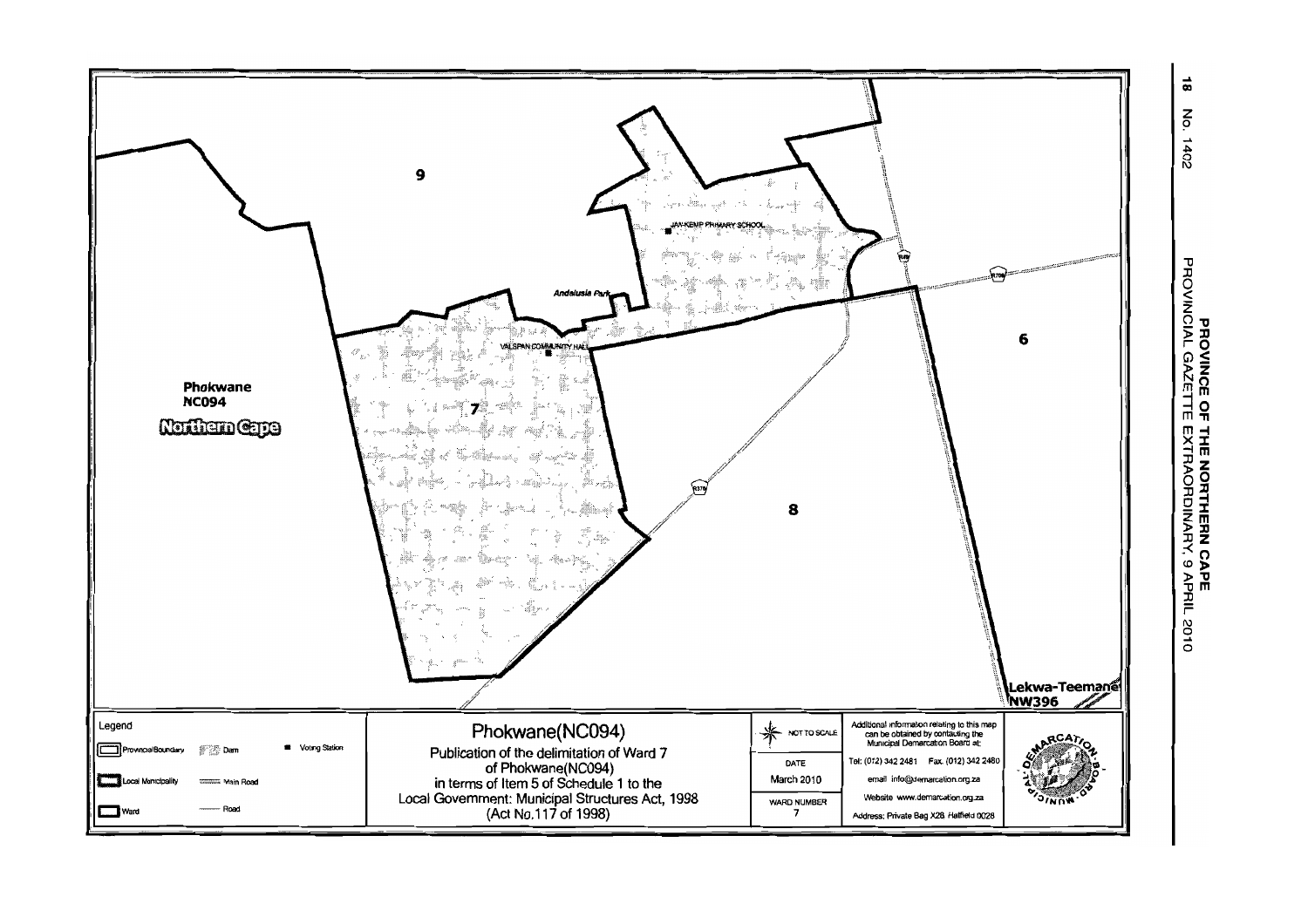

No. 1402  $\vec{6}$